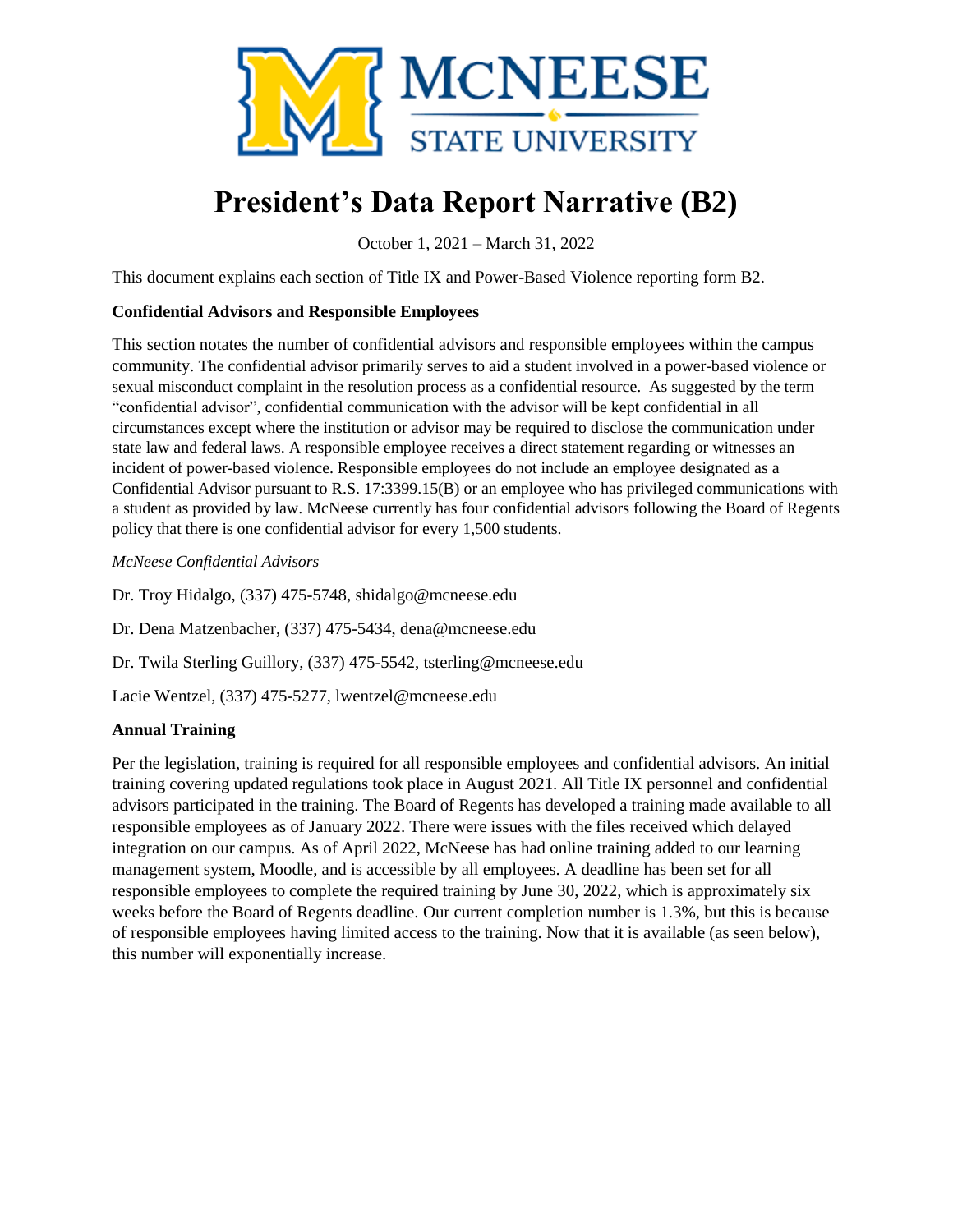

*The training includes a welcome video from Dr. Daryl Burckel, McNeese President.*



*The training includes the training module provided by the Board of Regents.*



*The training closes with a video message from Dr. Kedrick Nicholas, Dean of Students & Title IX administrator, concerning additional training opportunities and reporting protocol.*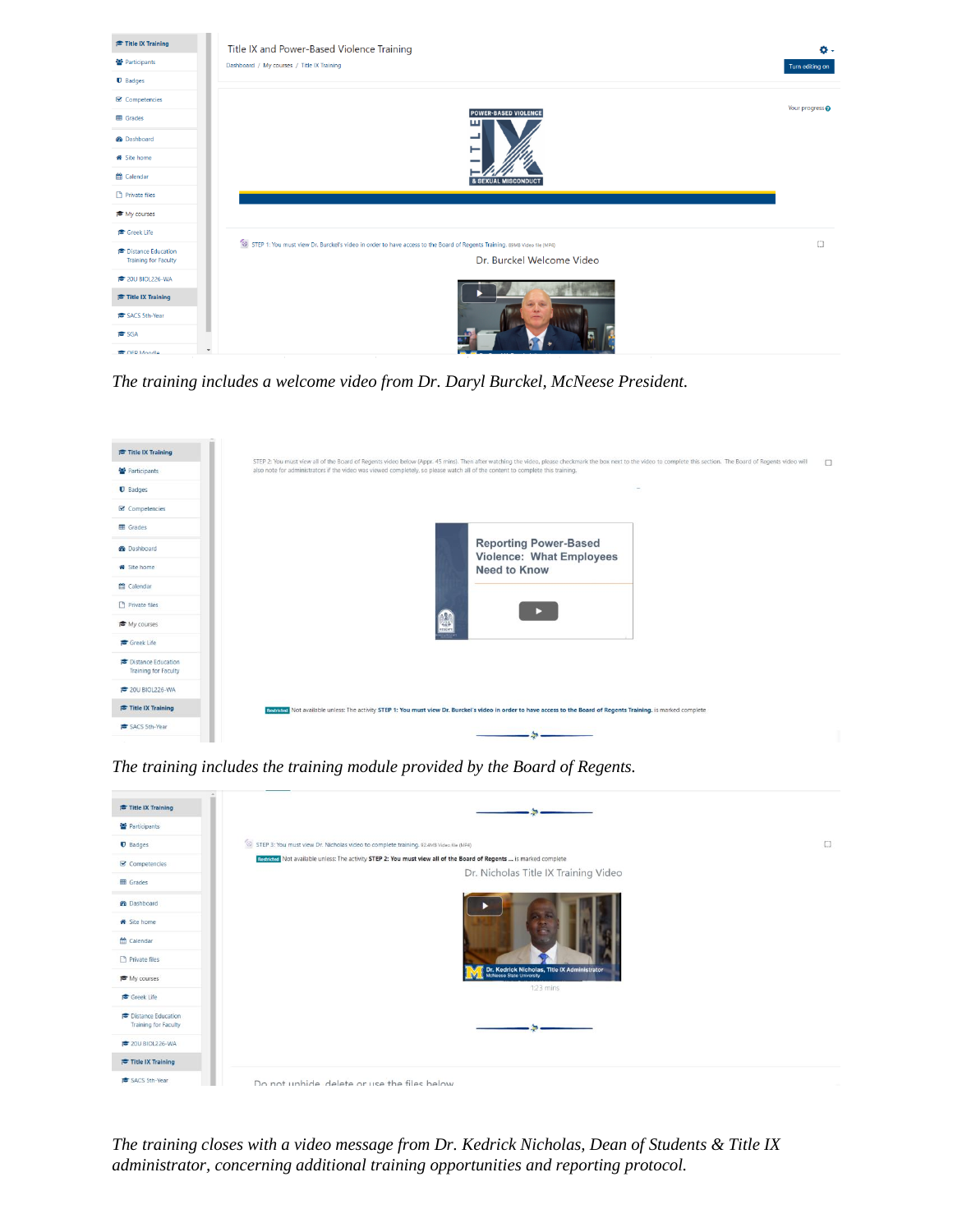Other aspects of training include the Title IX administrator conducting training throughout the campus community, and making students and employees aware of procedures and regulations. Additionally, all employees are required to participate in *EVERFI/Lawroom* sexual harassment/ sexual misconduct training as part of annual human resources requirements.

## **Responsible Employee Reporting**

There have been no employees who falsely reported incidents of power-based violence.

#### **Power-Based Violence Formal Complaints**

The university received five formal complaints which are listed on the form B2 table. Four of these complaints involved power-based violence. Disciplinary action was taken for all four complaints. Suspension as a corrective action was involved in one of the resolutions.

## **Retaliation**

There were no reports of retaliation associated with Title IX or Power-Based Violence reports.